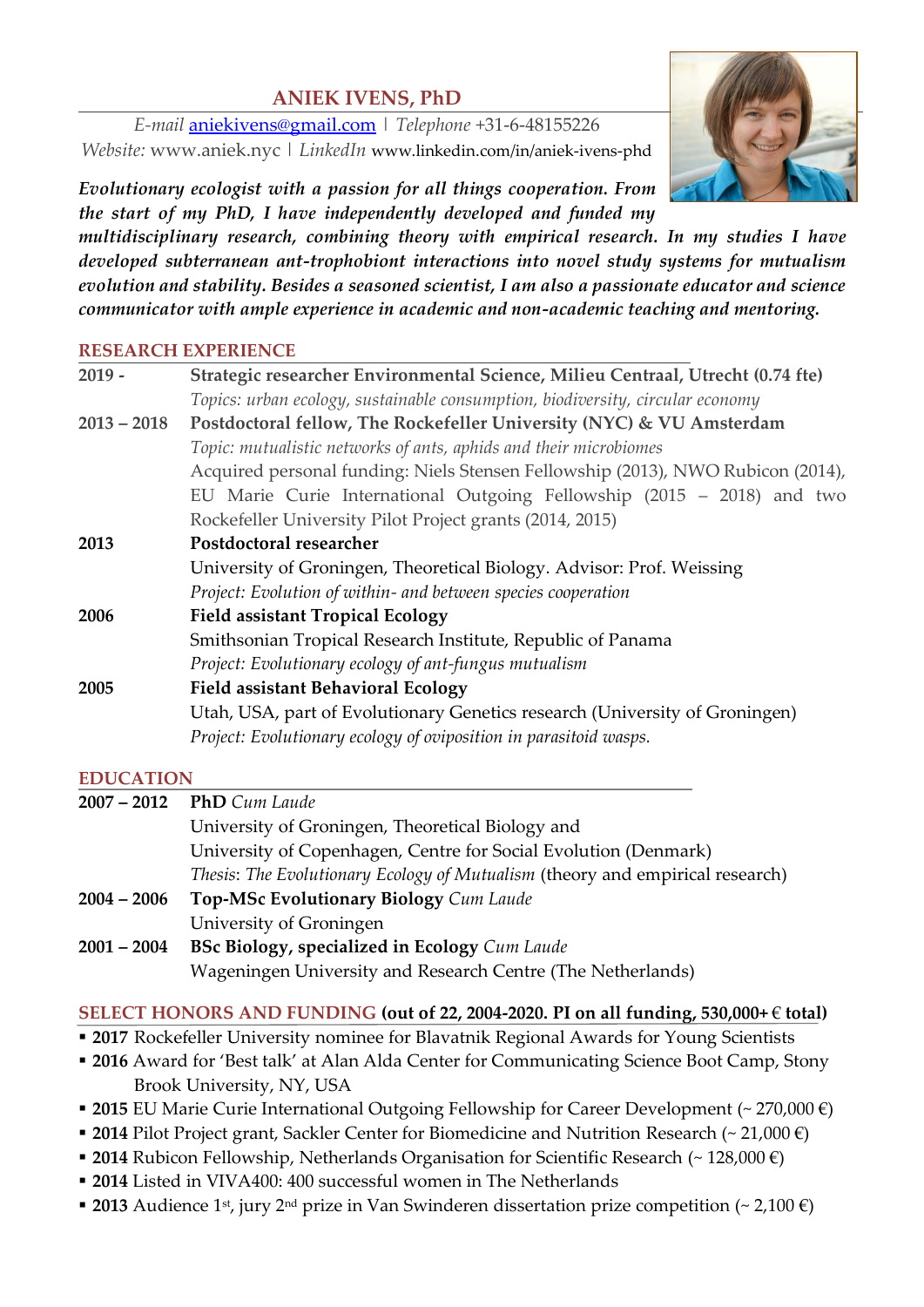#### **SELECT HONORS AND FUNDING (out of 22, 2004-2020) [continued]**

- **2013** Honorary mention in dissertation prize competition of the Dutch Entomological Society
- **2013** Pilot Project grant, Iris and Junming Le Foundation and The Rockefeller University Center for Clinical and Translational Science (~ 17,000 €)
- **2013** Sponsored membership of the American Association for the Advancement of Science (*part of AAAS Program for Excellence in Science*)
- **2012** Niels Stensen Fellowship for Postdoctoral Research (~ 45,000 €)
- 2011 Field work travel grant, Uyttenboogaart-Eliasen Foundation (~ 2,000 €)
- 2008 Award for 'best talk', 14<sup>th</sup> European Meeting for PhD-Students in Evolutionary Biology (EMPSEB), CH
- **2007** Research grant, Nicolaas Mulerius Fund (~ 5,000 €)
- **2007** Pieter Langerhuizen Stipendium (~ 15,000 €; *awarded once every seven years in zoology*)
- **2006** Ubbo Emmius Fellowship, University of Groningen (~ 110,000 €)

#### **ACADEMIC TEACHING AND MENTORING**

| $-2015-$      | Workshop leader 'Improv(e) your science communication', The Rockefeller           |
|---------------|-----------------------------------------------------------------------------------|
|               | University, Memorial Sloan Kettering Cancer Centre, Harvard University,           |
|               | University of Groningen, Gordon Research Conferences, VU Amsterdam                |
|               | - Skills for oral presentations and distilling messages                           |
|               | - Undergraduate through faculty level, class sizes 6 - 20                         |
| $-2020$       | Course coordinator and instructor, Fontys Hogeschool Tilburg (0.2 fte)            |
|               | - Urban ecology and evolution, MSc architecture and urbanism                      |
|               | - Lectures, field work, workshops, literature discussion, class size ~15          |
| $-2018$       | Guest lecturer 'Microbial Ecology and Evolution', Leiden University, NL           |
|               | - Evolution of microbial cooperation, undergraduate level, class size ~120        |
|               | - Lecture and discussion                                                          |
| $-2017, 2018$ | Guest lecturer 'Microbial Ecology', Utrecht University, NL                        |
|               | - Ecology of microbial cooperation, undergraduate level, class size ~50           |
|               | - Lecture and discussion                                                          |
|               | • 2014 - 2018 Lecturer 'Social Evolution & Behavior', The Rockefeller University  |
|               | - On mutualism as cooperation between species, graduate level, class size 14 - 20 |
|               | - Lecture, workshops (field collecting, ant taxonomy, computer simulations),      |
|               | literature discussions                                                            |
| $-2016$       | Guest lecturer 'Animal Behavior', Sarah Lawrence College                          |
|               | - On conflict and cooperation in nature, undergraduate level, class size 25       |
|               | - Lecture and literature discussion                                               |
| $-2015, 2016$ | Supervisor of 1 BSc and 1 MSc student, The Rockefeller University                 |
|               | - Three- and two-month projects respectively                                      |
|               | - Field sampling, genetic barcoding experiments and analysis and reporting.       |
|               | - Both projects resulted in manuscripts (published or in preparation)             |
| 2008-2012     | Co-supervisor of 3 MSc and 1 BSc thesis projects, University of Groningen         |
|               | - Three 6-month MSc research projects and a 2-month BSc literature thesis         |
|               | - All four projects focused on mutualism and ant biology                          |
|               | - Methods: fieldwork, simulation studies, genotyping and literature review        |
| $-2011$       | Lecturer 'Theoretical Ecology and Evolution', University of Groningen             |
|               | - On ecology and evolution of mutualism, MSc level, class size 15                 |
|               | - 5 day lecture series, literature discussions and student projects               |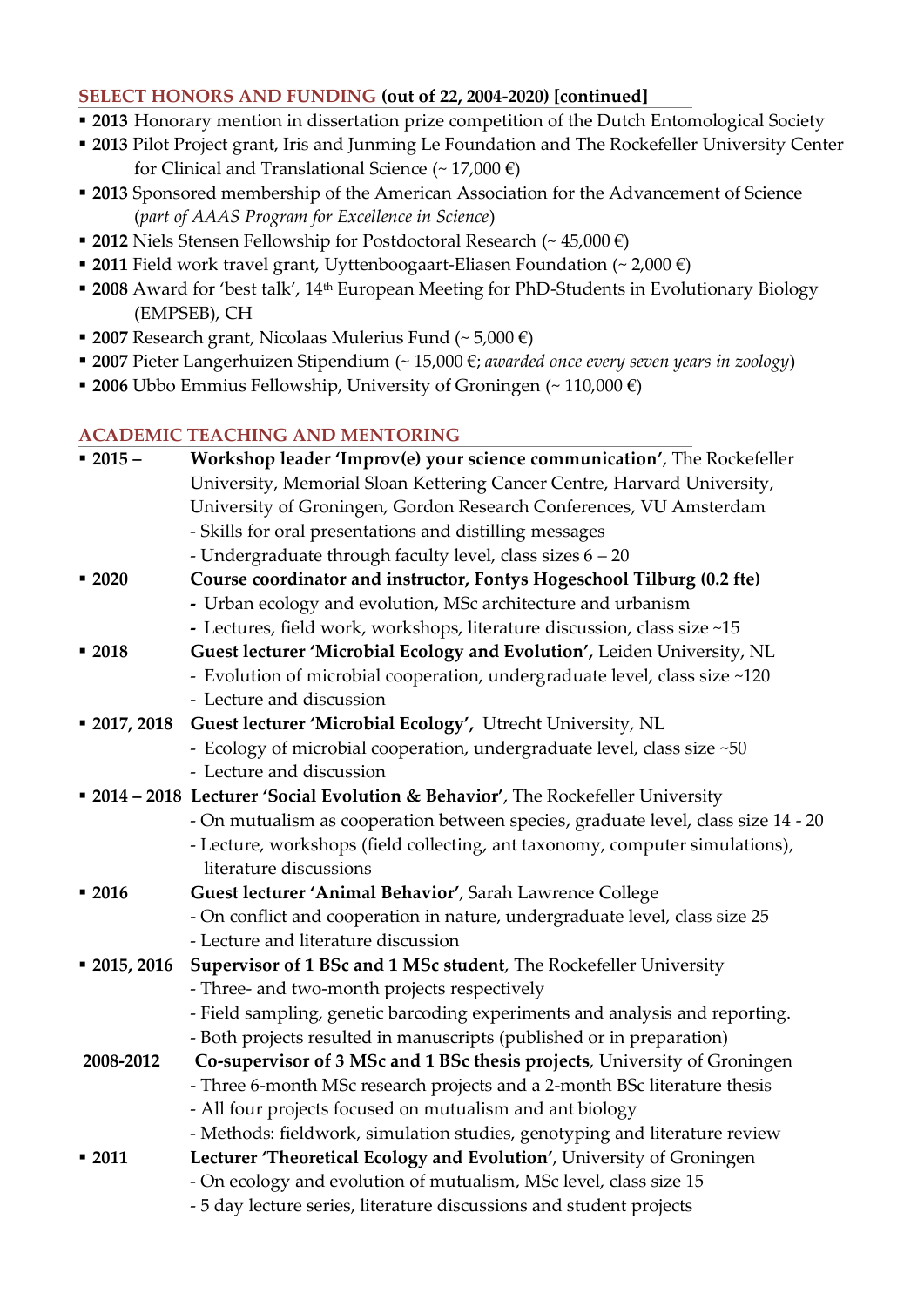## **ACADEMIC TEACHING AND MENTORING [continued]**

|               | ACADEMIC TEACHING AND MENTONING JOINING ()                                              |
|---------------|-----------------------------------------------------------------------------------------|
| $-2005$       | Lab teacher 'Evolutionary Genetics Research', University of Groningen                   |
|               | - Supervisor of 4-week student lab projects in Behavioral Ecology                       |
|               | - Group of 3 undergraduate students                                                     |
| $-2003$       | Lab teacher 'Introduction to Biology', Wageningen University                            |
|               | - Supervisor of 8-week student literature project on current themes in Biology          |
|               | - Group of 8 first-year undergraduate students                                          |
|               | <b>OTHER PROFESSIONAL EXPERIENCE</b>                                                    |
| $2007 -$      | Founder, coach and moderator at Academic Improv, Leiden, NL                             |
|               | - Communication workshops, moderating of conferences, personal coaching                 |
|               | - From PhD courses to corporate team building (group size 1-30)                         |
| $2018 - 2019$ | Member advisory board Beta Bugs Ltd., London, UK                                        |
|               | Expert advisor for start-up company in insect culturing                                 |
| 2012          | Member of De Nationale DenkTank, Amsterdam, NL                                          |
|               | - Research topic: sustainable food chains and the world food problem                    |
|               | This 5-month Dutch national think tank selects annually 20 promising young academics to |
|               | develop applied solutions to a societal problem in a multi-disciplinary context.        |
|               | <b>SELECT LEADERSHIP EXPERIENCE (out of 21, 2000-2020)</b>                              |
|               |                                                                                         |

- **2020** Facilitator team day Research Data Office, University of Groningen, NL
- **2019** Facilitator Postdoc retreat Origins Center, NL
- **2019** Conference moderator at NWO Life2019, Bunnik, NL
- **2017** Symposium organizer 'Evolution across the mutualist-parasite continuum' at European Society for Evolutionary Biology (ESEB) meeting
- **2017** Invited workshop participant 'Responsible Leadership in Academia' at THNK, NL
- **2016-2017** Social Media Officer on the board of Know Science, *organization for science literacy*
- **2015-2016** Host of WISER (Women In SciencE at Rockefeller) round table discussions on
- career choices and advocacy of minorities in science with high-profile scientists ▪ **2013** Chair of SINNERS 2 (Social Insects iN the North-East RegionS) Organizing
- Committee. *This meeting hosts biannually ~40 participants* ▪ **2008-2009** President of the EMPSEB 15 Organizing Committee.

*This meeting hosts annually >110 participants and plenary speakers*

#### **SEMINAR AND CONFERENCE PRESENTATIONS**

#### **Select invited presentations (out of 21, 2009-2020)**

- **2019** *Best friends forever: understanding the nature of cooperation.* Seminar speaker, European Space Research and Technology Center (ESA ESTEC, Noordwijk, NL)
- **2018** *Knowing what to expect: reducing stress by partner specificity in an ant-trophobiont-mutualism symbiosis.* Invited speaker.
	- Gordon Research Conference on Microbial Stress Response (South Hadley, USA)
- **2017** *Evolutionary stability of symbiotic relationships.* Keynote speaker. Resilience Seminar, Wageningen University and Research Centre (Wageningen, NL)
- **2017** *The evolutionary ecology of subterranean ant-aphid mutualism.* Plenary speaker. 10<sup>th</sup> International Symposium on Aphids (Nevsehir, TR)
- **2017** *Subterranean ant-trophobiont mutualism: from partnership to community effort.*  Seminar speaker, Harvard University (Cambridge, USA)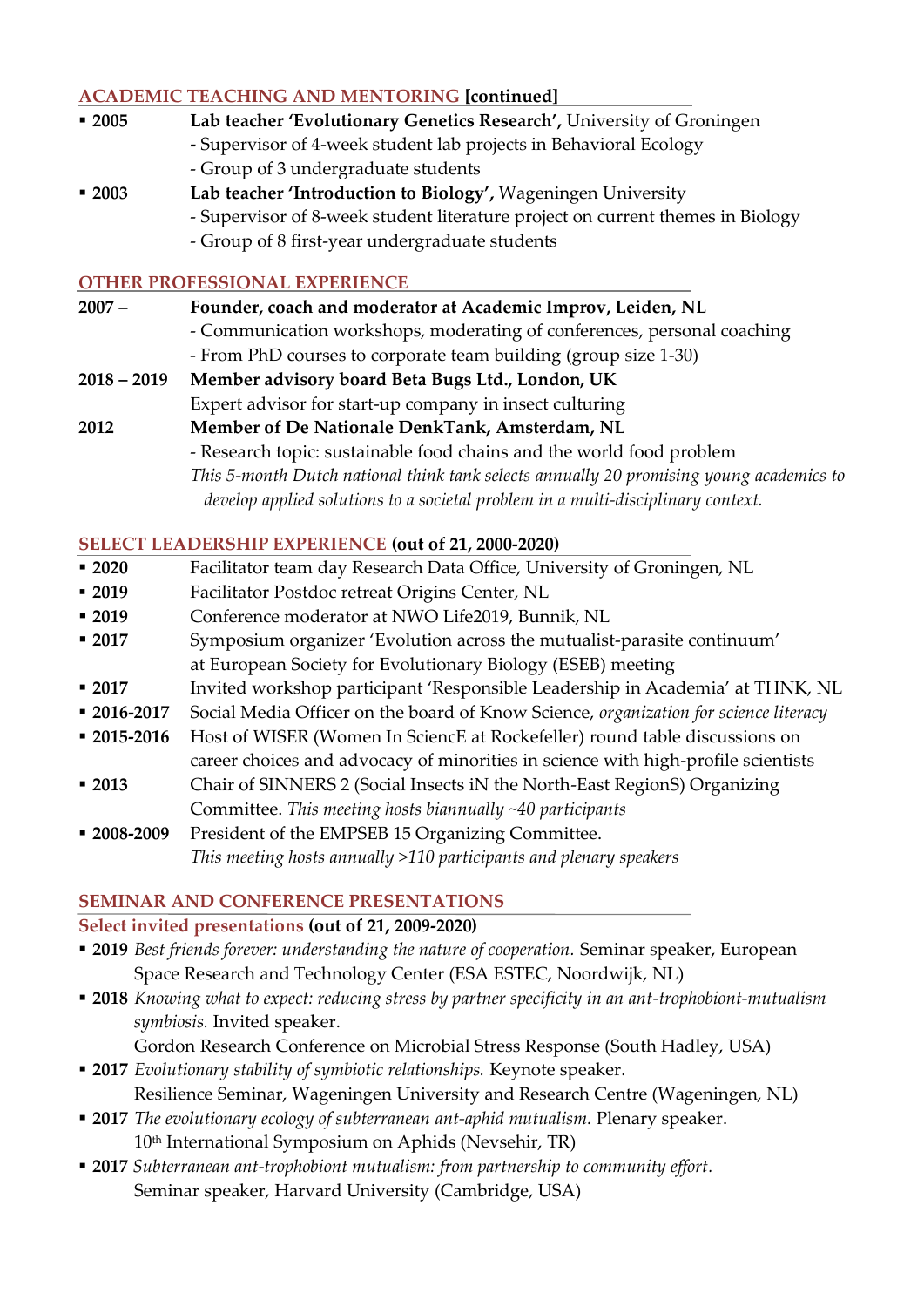- **2016** *Best friends forever: a tale of ants, aphids and their interacting microbiomes* Seminar speaker, New York University (New York, USA)
- **Select oral conference contributions (out of 28, 2007-2020)**
- **2017** *A network approach to understanding mutualism.* Biology and Economics of Mutualism Workshop (Max Planck Institute for Evolutionary Biology) (Ploen, D)
- **2017** *Specificity in a multilevel mutualistic network of ants, trophobionts and their interacting microbiomes*. Gordon Research Seminar on Host-Microbe Symbiosis (West Dover, VT, USA)
- **2016** *Novel genetic characterization of a mutualistic community of ants, aphids, mealybugs, and their internal microbiomes*. New York Area Population Genomics Meeting (Princeton, USA)
- **2011** *The co-evolution between mutualism and condition-dependent emigration and immigration* Mathematical Models in Ecology and Evolution (MMEE) Conference (Groningen, NL)

## **PEER REVIEWING ACTIVITY**

- Review Editor on the Editorial Board of Social Evolution for *Frontiers in Ecology and Evolution*
- Referee for Research Foundation Flanders (FWO) Postdoctoral Fellowship applications
- Referee for The Leverhulme Trust (UK) Research Project Grant applications
- Referee for National Science Foundation (USA)
- Referee for German-Israeli scientific cooperation foundation (IL)
- Reviewed for: *Am. Nat., Basic Appl. Ecol., Beh. Ecol. Sociobiol., Behav. Ecol., Biol. J. Linnean Soc., Bull. Entomol. Res., Ecol. Res., Evolution, Evol. Hum. Beh., Entomol. Ber., Fungal Ecol., Insect. Cons. Div., J. Appli. Microbiol., Mol. Biol. Rep., Mol. Ecol., Myrm. News, Nat Plants, Naturwissenschaften, PLoS ONE, Proc. B, Sci. Rep., Zool. Lett.* **For details <http://bit.ly/2eMaC42>**

## **PUBLIC OUTREACH**

- Frequent keynote lectures and classes for the general public (elementary-school through highschool level and adults, NL and USA, ongoing), including returning seminar speaker and story collider presenter in Rockefeller University's Lab Out Loud Lecture Series, annual guest teacher at The Masters School (Dobbs Ferry, USA, 2013-2017), public science lectures at the New York Public Library and GenSpace (New York), speaker at the InScience Film Festival (Nijmegen, NL), the annual OCLC contact day (Rotterdam, NL), MUMC+ symposium (Maastricht, NL), Biology on Tap (Leiden, NL) and scientist at 'Ask a Scientist'-shows at NEMO Science Museum.
- Frequent interviews in national Dutch broadcasting media, incl. portrayed scientist in popular science program *Labyrint* (VPRO) and consulted ant expert in *Hoe?Zo! Radio* (NTR) and *Met Het Oog Op Morgen* (NOS)
- Frequent coverage by written popular science media, incl. magazines *Quest* and *Bionieuws*
- Available as popular science speaker via Know Science (USA), Speakers Academy**®** (NL) and despreker.nl
- Art and Science projects: *Dr. Aniek Discovers* (solo) and PIPORNOT (with artist Aricoco)
- Volunteer for Stichting Leve DNA!
- Active science and conference communication on Twitter @AniekIvens

## **LANGUAGES**

**Native:** Dutch. **Fluent:** English. **Average:** German, French, Latin. **Basics:** Danish

## **LEAVES**

**2007:** 6-month world travel, **2017-2018**: 6-month maternity leave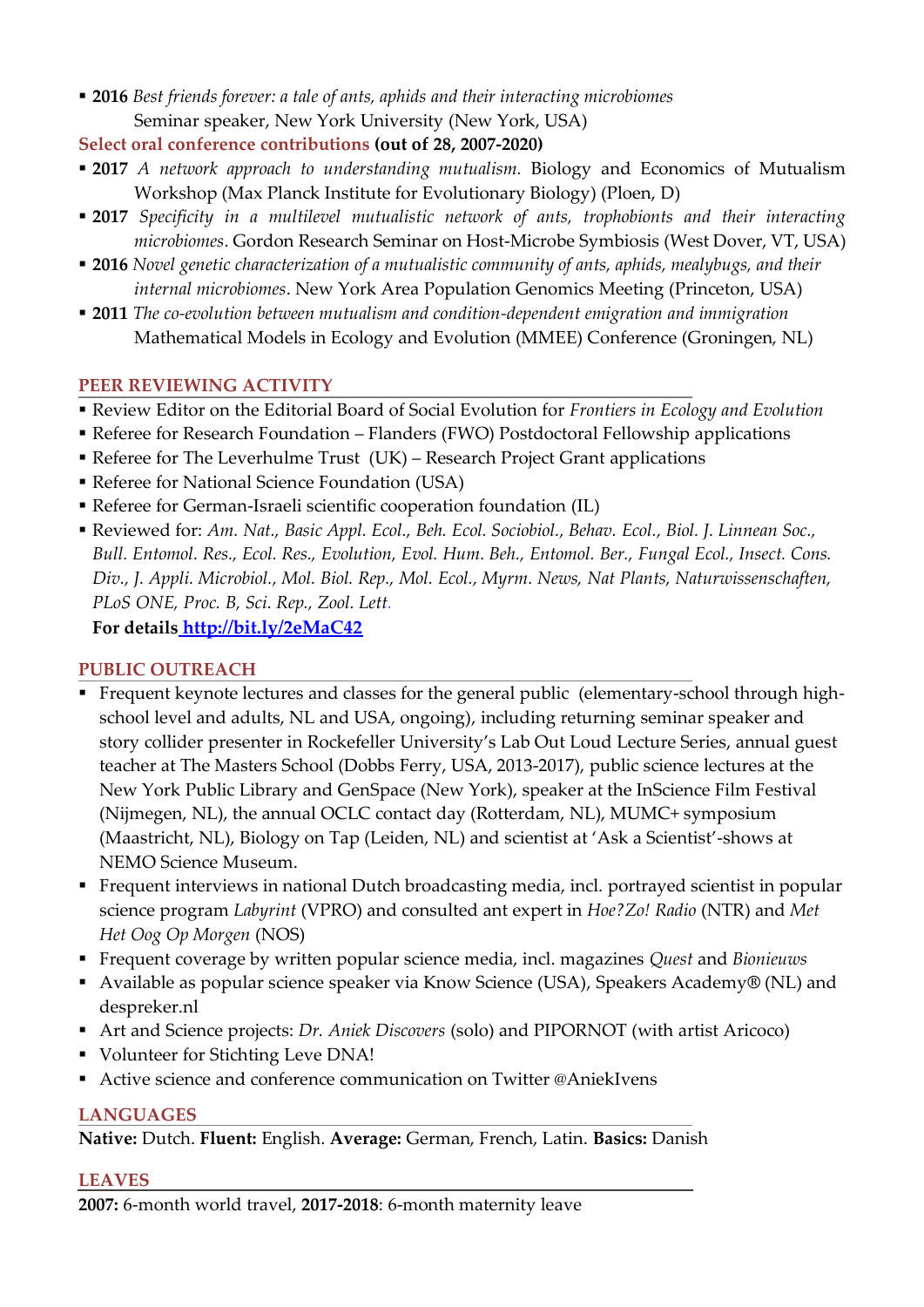# **PUBLICATION LIST**

## **International peer-reviewed publications**

1. **Ivens, A.B.F.**, Gadau, A., Kiers, E.T., Kronauer. D.J.C. 2018. Can social partnerships influence the microbiome? Insights from ant farmers and their trophobiont mutualists. *Molecular Ecology*. 00:1–17

*(Impact Factor=6.614, 8 th of 50 Journals in Evolutionary Biology, 7 citations (12/01/2020))*

2. **Ivens, A.B.F.**\*, von Beeren, C.\*, Blüthgen, N, Kronauer D.J.C. 2016. Studying the complex communities of ants and their symbionts using ecological network analysis. *Annual Review of Entomology*, **61**, 353–371.

*(Impact Factor=16.173, 1 st of 98 Journals in Entomology, 26 citations (12/01/2020))*

- 3. **Ivens, A.B.F.** 2015 Cooperation and conflict in ant (Hymenoptera: Formicidae) farming mutualisms – a review. *Myrmecological News*, 21, 19-36. (IF=2.386, cited 8x) *(Impact Factor=2.586, 11 th of 98 Journals in Entomology, 15 citations (12/01/2020))*
- 4. Werner, G.D.A., Strassmann, J.E., **Ivens, A.B.F.**, Engelmoer, D., Verbruggen, E., Queller, D., Noë, R., Hammerstein, P., Johnson, N.C., Kiers, E.T. 2014 Evolution of microbial markers. *Proceedings of the National Academy of Sciences of the United States of America,* 111, 1237–1244. *Cover story.*

*(Impact Factor=10.600, 7 th of 69 Journals in Sciences, 132 citations (12/01/2020))*

- 5. **Ivens, A.B.F.**, Kronauer, D.J.C., Pen, I., Weissing, F.J., Boomsma, J.J. 2012b Reproduction and dispersal in an ant-associated root aphid community**.** *Molecular Ecology*, 21, 4257-4269. *(Impact Factor=6.614, 8 th of 50 Journals in Evolutionary Biology, 8 citations (12/01/2020))*
- 6. **Ivens, A.B.F.**, Kronauer D.J.C., Pen I, Weissing F.J., Boomsma J.J. 2012a Ants farm subterranean aphids mostly in single clone groups – an example of prudent husbandry for carbohydrates and proteins? *BMC Evolutionary Biology,* 12, 106.

*(Impact Factor=3.559, 21th of 50 Journals in Evolutionary Biology, 21 citations (12/01/2020))*

7. **Ivens, A.B.F.**, Kronauer, D.J.C., Boomsma, J.J. 2011 Characterisation and cross-amplification of polymorphic microsatellite loci in ant-associated root-aphids. *Conservation Genetics Resources*, 3, 73-77.

*(Impact Factor=0.614, 40th of 59 Journals in Biodiversity Conservation, 3 citations (12/01/2020))*

- 8. **Ivens, A.B.F.**, Nash, D.R., Poulsen, M., Boomsma, J.J. 2009b Caste-specific symbiont policing by workers of *Acromyrmex* fungus-growing ants. *Behavioral Ecology,* 20, 378-384. *(Impact Factor=3.226, 61th of 165 Journals in Ecology, 21 citations (12/01/2020))*
- 9. **Ivens, A.B.F.**, Shuker, D.M., Beukeboom, L.W., Pen, I. 2009a Host acceptance and sex allocation of *Nasonia* wasps in response to conspecifics and heterospecifics. *Proceedings of the Royal Society B-Biological Sciences,* 276, 3663-3669.

*(Impact Factor=5.386,11th of 50 Journals in Evolutionary Biology, 18 citations (12/01/2020))*